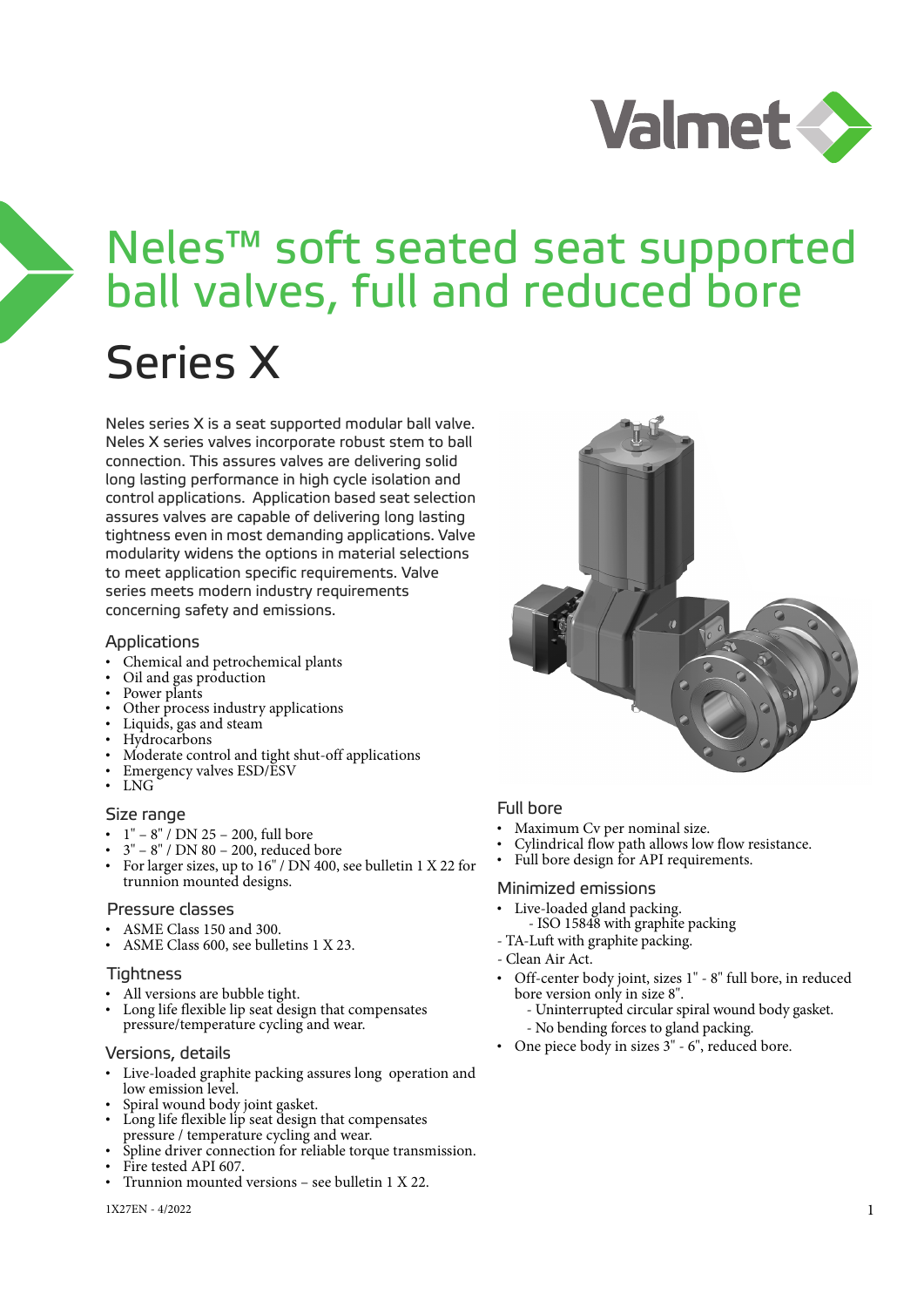#### Exploded view



### Parts list

| Item           | Part description                                       | <b>Material</b>                                                 |                     |  |  |  |  |  |
|----------------|--------------------------------------------------------|-----------------------------------------------------------------|---------------------|--|--|--|--|--|
|                | Body                                                   | Stainless steel CF8M                                            | Carbon steel WCB    |  |  |  |  |  |
| $\mathfrak{D}$ | Body cap                                               | Stainless steel CF8M / AISI 316                                 | Carbon steel WCB    |  |  |  |  |  |
|                | Insert 3" - 6" / DN80 - 150 reduced bore               | CF8M                                                            | AISI 410            |  |  |  |  |  |
| 3              | Ball                                                   | Stainless steel AISI 316 / CF8M                                 |                     |  |  |  |  |  |
| $\overline{4}$ | Spline driver 2" - 8" / DN 50 - 200                    | Stainless steel CF8M                                            |                     |  |  |  |  |  |
|                | Thrust ring 1" - 1 1/2" / DN25 - 40                    | AISI 316                                                        |                     |  |  |  |  |  |
| 5              | Shaft                                                  | Stainless steel XM-19                                           |                     |  |  |  |  |  |
|                | Ball seat                                              | Xtreme <sup>®</sup>                                             |                     |  |  |  |  |  |
| 9              | Gland                                                  | Stainless steel CF8M                                            |                     |  |  |  |  |  |
| 10             | Key                                                    | Stainless steel AISI 329                                        |                     |  |  |  |  |  |
| 12             | Stud (not in reduced bore 3" - 6" / DN80 - 150)        | ASTM A 193 gr. B8M                                              | ASTM A 320 gr. L7M  |  |  |  |  |  |
| 14             | Stud                                                   | ASTM A 193 gr. B8M                                              | ASTM A 320 gr. L7M  |  |  |  |  |  |
| 16             | Hexagon nut (not in reduced bore 3" - 6" / DN80 - 150) | ASTM A 193 gr. 8M                                               | ASTM A 194 gr. 2 HM |  |  |  |  |  |
| 18             | Hexagon nut                                            | ASTM A 193 gr. 8M                                               | ASTM A 194 gr. 2 HM |  |  |  |  |  |
| 42             | Retainer plate                                         | Stainless steel AISI 316                                        |                     |  |  |  |  |  |
| 50             | Locking pin                                            | Stainless steel XM-19                                           |                     |  |  |  |  |  |
| 65             | Body gasket                                            | Stainless steel AISI 316 + PTFE or graphite filled spiral wound |                     |  |  |  |  |  |
| 67             | Thrust ring                                            | Stainless steel AISI 316                                        |                     |  |  |  |  |  |
| 69             | Packing ring                                           | PTFE or graphite                                                |                     |  |  |  |  |  |
| 70             | Thrust bearing                                         | Cobalt based alloy or filled PTFE                               |                     |  |  |  |  |  |
| 135            | Gasket (only in reduced bore 3" - 6" / DN80 - 150)     | Graphite or PTFE                                                |                     |  |  |  |  |  |
| 150            | Disc spring set                                        | Electroless nickel plated spring steel (EN 10083-1.8159)        |                     |  |  |  |  |  |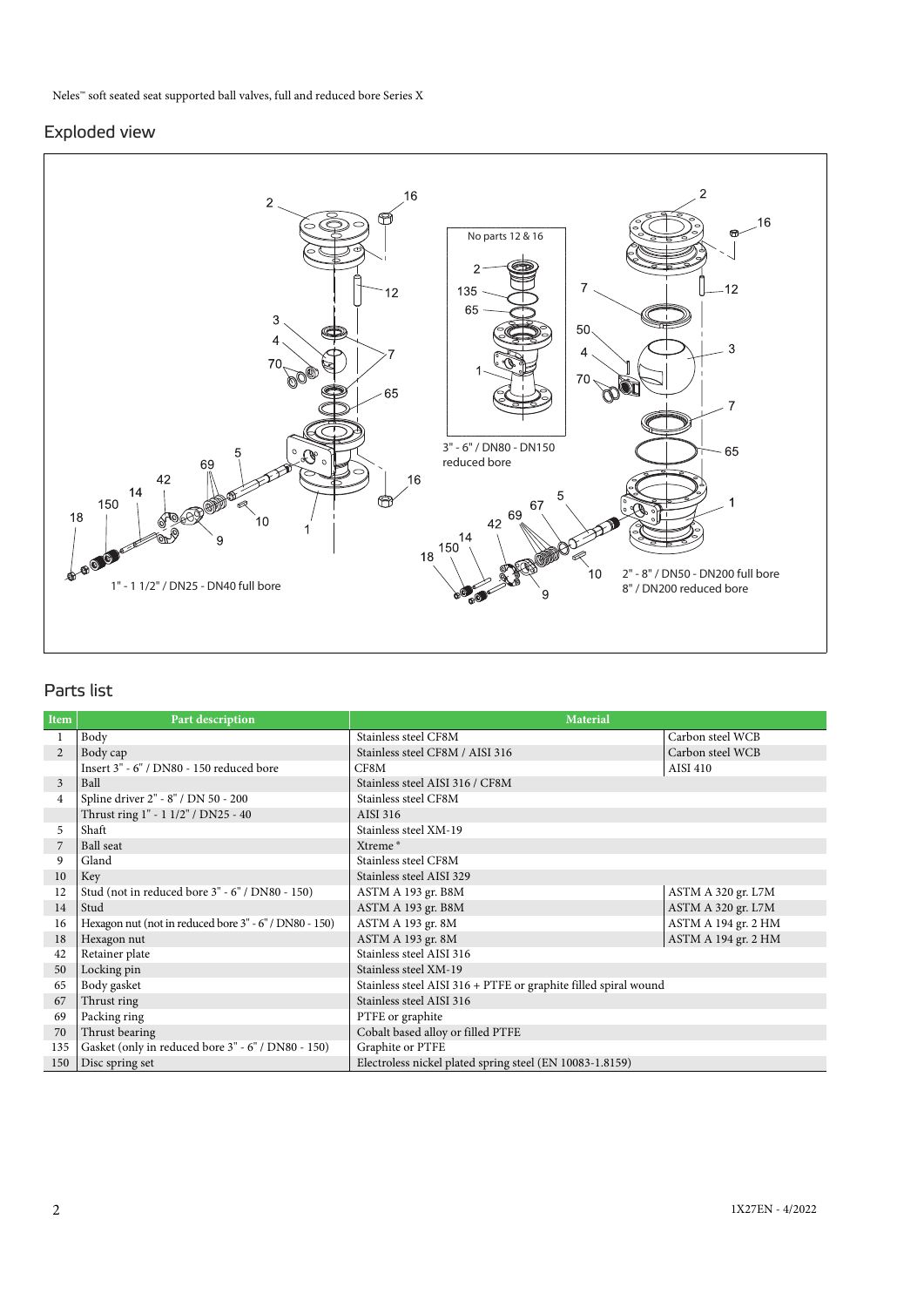# Technical specification

#### Product type

Full and reduced bore, seat supported ball valve Floating ball design Split body design

#### Pressure ratings

ASME 150 and 300

#### Size range

1" – 8" / DN 25 – 200, full bore 3" – 8" / DN 80 – 200, reduced bore

#### Temperature range

 $-50$  °C... $+260$  °C /  $-60$  °F... $+500$  °F

#### Design standards

Valve body ASME B16.34 Valve flanges ASME B16.5 Face-to-face ASME B16.10 long pattern, full bore, except class 150 NPS01" acc.to Table 2, same as in class 300. ASME B16.10 short pattern, reduced bore

#### Actuator mounting

ISO 5211

#### Standard materials

| Body:          | WCB and CF8M                              |
|----------------|-------------------------------------------|
| Ball:          | CF8M                                      |
| Bearings:      | <b>PTFE</b>                               |
| Seats:         | $X$ treme <sup><math>m</math></sup>       |
| Seals/gaskets: | PTFE or graphite                          |
| Body gasket:   | spiral wound with PTFE or graphite filler |
| Gland packing: | PTFE (V-rings) or graphite                |
| Bolting:       | L7M/2HM or B8M/8M.                        |
|                |                                           |

#### Material and test certification

EN 10204-3.1 material certificates for body and bonnet. Tightness test certificate.

#### Standard options

Anti-static Degreasing Fire tested API 607 NACE MR 0103 as standard NACE MR 0175 available on request

#### Valve testing

Each valve is tested for body integrity and seat tightness. The body test pressure is 1.5 x PN. The seat test pressure for metal seated valves is 1.1 x PN.

The test medium is inhibited water. Air test upon request.

Valve tightness All versions are bubble tight.

#### THE ADVANTAGES OF THE SPLINE DRIVER

This unique design allows for a larger shaft to ball interface which in turn, minimizes the contact stress. Such a feature results in:

- excellent operational durability
- maximized torque transmission
- accurate operation,
- minimized mechanical backlash

For the end-user, these technical advantages offer longer valve life, less maintenance, more economical and safer processes. The spline driver construction is available in valve sizes 2" - 8" / DN50 - 200.



#### Seat design

Soft seat X, for general use

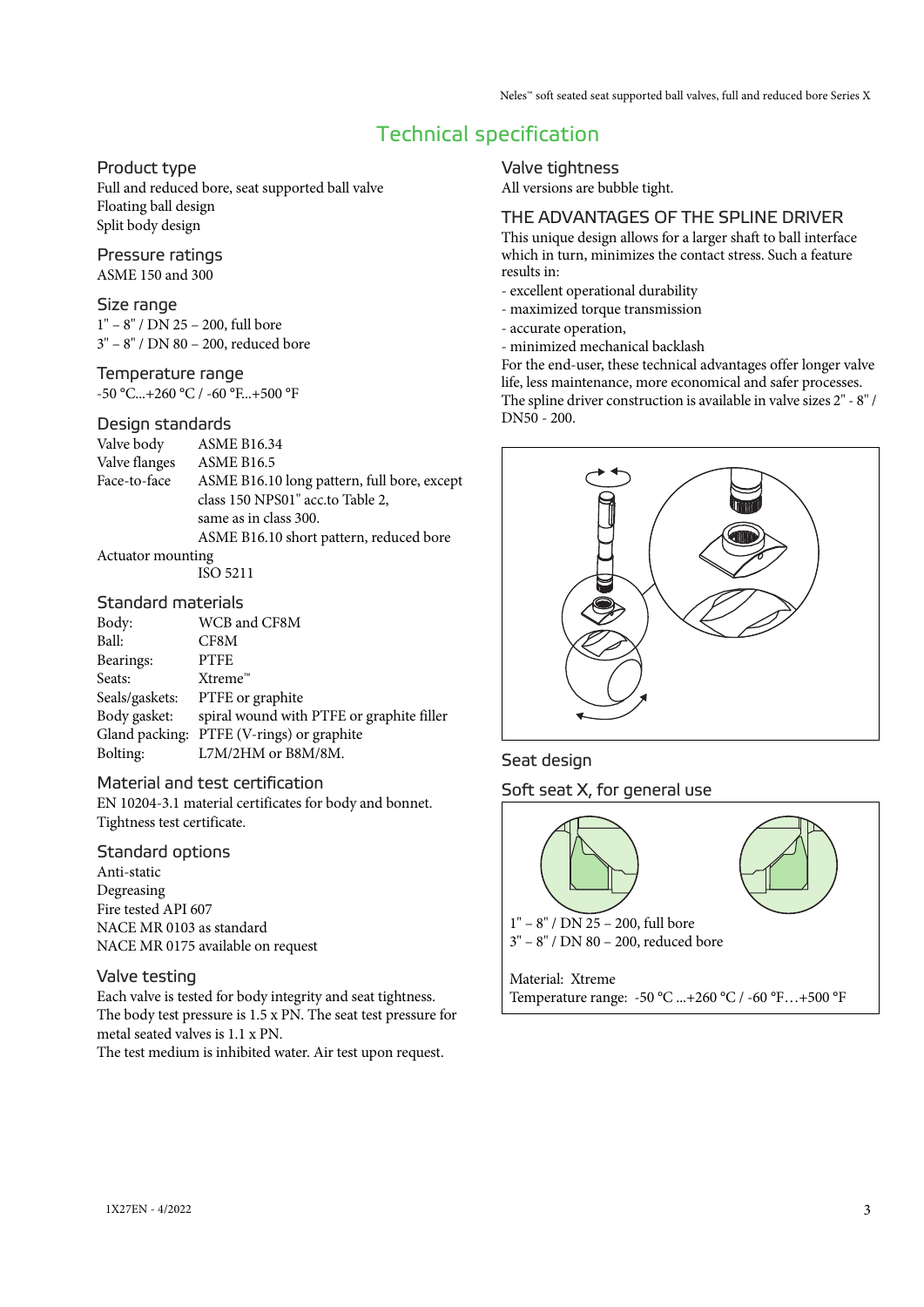

Valve seat rating, soft seats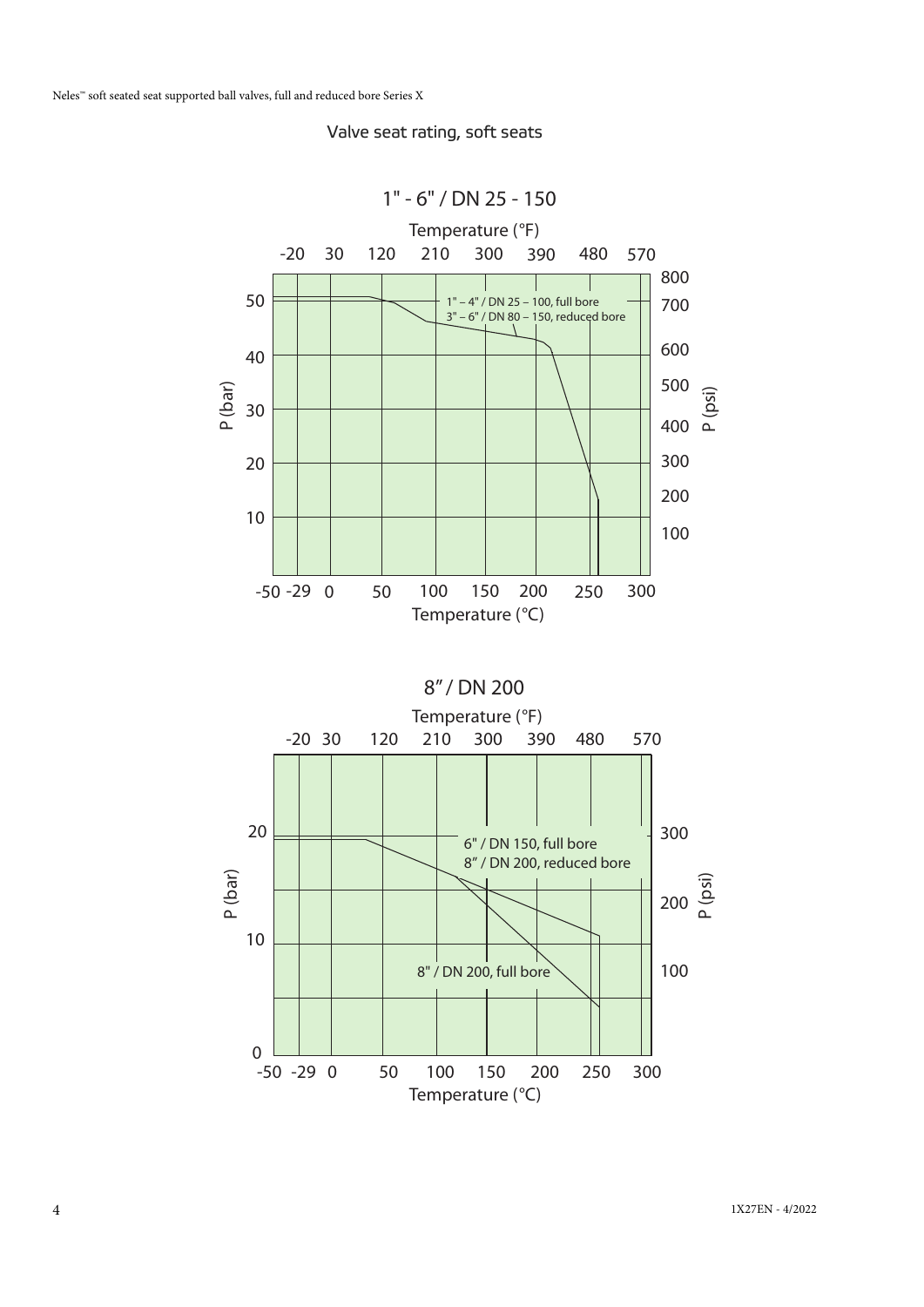#### Actuator selection

X series valve can be equipped with the following Neles actuator types:

**B1C/B1J** Pneumatic double acting or spring return actuator.

Actuators available for size range DN 25 - 200 / 1"-8", B1C/B1J actuators have an ISO 5211 mounting face.

- **M** Gear operator for valve sizes DN 25-200 / 1"-8".
- LX/LK Hand lever for valve sizes DN 25-100 / 1"-4".

When selecting other actuators, please contact your local Valmet representative.

For the correct actuator selection in on-off service, you need to know the following process data:

- valve size and seat type
- supply pressure for the actuator
- maximum shut-off pressure across the valve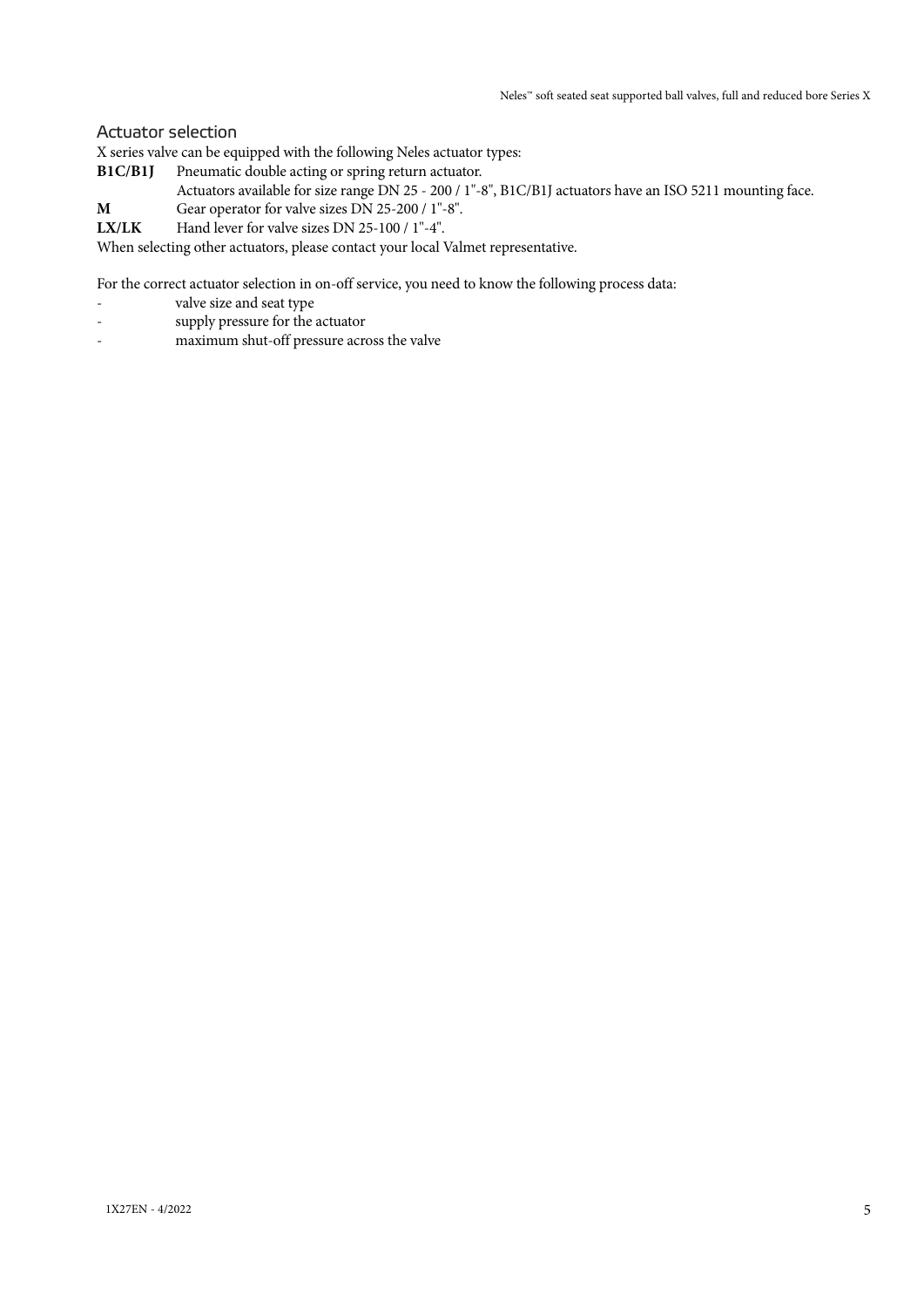#### Dimensions, full bore



| <b>SIZE</b><br><b>TYPE</b><br><b>ISO FLANGE</b> |                |                    | DIMENSIONS, mm |                |       |     |       |     |         |             |     |                |              | $\log$      |     |
|-------------------------------------------------|----------------|--------------------|----------------|----------------|-------|-----|-------|-----|---------|-------------|-----|----------------|--------------|-------------|-----|
|                                                 |                |                    | A              | A <sub>1</sub> | ØB    | ØB1 | ØD    | E   | $\bf K$ | $\square M$ | 'N. | Ø <sub>O</sub> | $\mathbf{p}$ | $\mathbf R$ |     |
|                                                 |                | F <sub>07</sub>    | $165*$         | 74             | 110   | 110 | 25.4  | 175 | 150     | 4.76        | 25  | 15             | 17           | 25          | 6   |
|                                                 | 1.5            | F <sub>07</sub>    | 165            | 70             | 125   | 145 | 38.1  | 202 | 168     | 4.76        | 35  | 20             | 22           | 34          | 8   |
|                                                 | $\overline{c}$ | F07, F10           | 178            | 79.0           | 150   | 146 | 50.8  | 215 | 168     | 6.35        | 46  | 25             | 27.8         | 47          | 11  |
| $XT_C$                                          | 3              | F07, F10, F12, F14 | 203            | 101.5          | 190   | 190 | 76.2  | 237 | 190     | 6.35        | 46  | 25             | 27.8         | 47          | 25  |
|                                                 | 4              | F10, F12, F14      | 229            | 110.5          | 230   | 241 | 101.6 | 309 | 250     | 9.52        | 58  | 35             | 39.1         | 59          | 39  |
|                                                 | 6              | F14, F16           | 394            | 197.0          | 280   | 338 | 152.4 | 386 | 305     | 12.70       | 80  | 45             | 50.4         | 81          | 93  |
|                                                 | 8              | F14, F16, F25      | 457            | 228.5          | 345   | 430 | 203.2 | 476 | 385     | 12.70       | 90  | 55             | 60.6         | 91          | 190 |
|                                                 |                | F <sub>07</sub>    | 165            | 74             | 125   | 110 | 25.4  | 175 | 150     | 4.76        | 25  | 15             | 17           | 25          | 7   |
|                                                 | 1.5            | F07                | 191            | 70             | 155   | 145 | 38.1  | 202 | 168     | 4.76        | 35  | 20             | 22           | 34          | 11  |
|                                                 | $\overline{2}$ | F07, F10           | 216            | 89.0           | 165   | 146 | 50.8  | 215 | 168     | 6.35        | 46  | 25             | 27.8         | 47          | 15  |
| XA D                                            | 3              | F07, F10, F12, F14 | 282            | 141.0          | 210   | 195 | 76.2  | 237 | 190     | 6.35        | 46  | 25             | 27.8         | 47          | 35  |
|                                                 | $\overline{4}$ | F10, F12, 14       | 305            | 152.5          | 255   | 252 | 101.6 | 309 | 250     | 9.52        | 58  | 35             | 39.1         | 59          | 59  |
|                                                 | 6              | F14, F16           | 403            | 201.5          | 320.0 | 346 | 152.4 | 386 | 305     | 12.70       | 80  | 45             | 50.4         | 81          | 129 |
|                                                 | 8              | F14, F16, F25      | 502            | 249.0          | 380   | 462 | 203.2 | 476 | 385     | 12.70       | 90  | 55             | 60.6         | 91          | 255 |

## \* Note: Class 150 NPS01 face to face length is according to ASME B16.10 Table 2, same as in class 300 NPS01. FACE-TO-FACE DIMENSIONS ACC. TO ASME B16.10, PRESSURE RATINGS C=ASME 150, D=ASME 300

#### Dimensions, reduced bore



#### ASME 150

| <b>SIZE</b><br><b>TYPE</b><br><b>ISO FLANGE</b> |   |                                   |     | <b>DIMENSIONS</b> , mm |     |        |       |     |     |                      |    |    |      |    |      |
|-------------------------------------------------|---|-----------------------------------|-----|------------------------|-----|--------|-------|-----|-----|----------------------|----|----|------|----|------|
|                                                 |   |                                   |     | A <sub>1</sub>         | ØB  | ØB1    | ØD    |     |     | $\square \mathbf{M}$ |    | ØO |      |    | lkg! |
|                                                 |   | F07, F10                          | 203 | 100                    | 190 |        | 50.8  | 215 | 168 | 6.35                 | 46 | 25 | 27.8 | 47 | 23   |
|                                                 | 4 | F07, F10, F12, F14                | 229 | 107                    | 230 |        | 76.2  | 237 | 190 | 6.35                 | 46 | 25 | 27.8 | 47 | 34   |
| XB                                              |   | F10, F12, F14                     | 267 | 126                    | 280 | $\sim$ | 101.6 | 309 | 250 | 9.52                 | 58 | 35 | 39.1 | 59 | 82   |
|                                                 | 8 | F <sub>14</sub> , F <sub>16</sub> | 292 | 135                    | 345 | 342    | 152.4 | 386 | 305 | 12.70                | 80 | 45 | 50.4 | 81 | 160  |

#### ASME 300

|                            |   | <b>ISO FLANGE</b>  |     | <b>DIMENSIONS</b> , mm |     |                          |       |     |     |                  |    |    |      |    |      |
|----------------------------|---|--------------------|-----|------------------------|-----|--------------------------|-------|-----|-----|------------------|----|----|------|----|------|
| <b>TYPE</b><br><b>SIZE</b> |   |                    | m   | $\bf{A}1$              | ØB  | ØB <sub>1</sub>          | ØD    |     | יי  | $\Box\mathrm{M}$ |    | ØO |      |    | lkg' |
|                            |   | F07, F10           | 283 | 100                    | 210 |                          | 50.8  | 215 | 168 | 6.35             | 46 | 25 | 27.8 | 47 | 31   |
|                            | 4 | F07, F10, F12, F14 | 305 | 107                    | 255 | $\overline{\phantom{0}}$ | 76.2  | 237 | 190 | 6.35             | 46 | 25 | 27.8 | 47 | 50   |
| ХC                         | O | F10, F12, F14      | 403 | 126                    | 320 | $\overline{\phantom{a}}$ | 101.6 | 309 | 250 | 9.52             | 58 | 35 | 39.1 | 59 | 110  |
|                            | 8 | F14, F16           | 419 | 209.5                  | 380 | 353                      | 152.4 | 386 | 305 | 12.70            | 80 | 45 | 50.4 | 81 | 235  |

NOTE: Class 150 NP301 face to face length is according to ASME B10.10 Table 2, same as in class 500 NP301. Face to face dimensions acc. to ASME B16.10. Valve is shown in closed position. \* Note: Class 150 NPS01 face to face length is according to ASME B16.10 Table 2, same as in class 300 NPS01.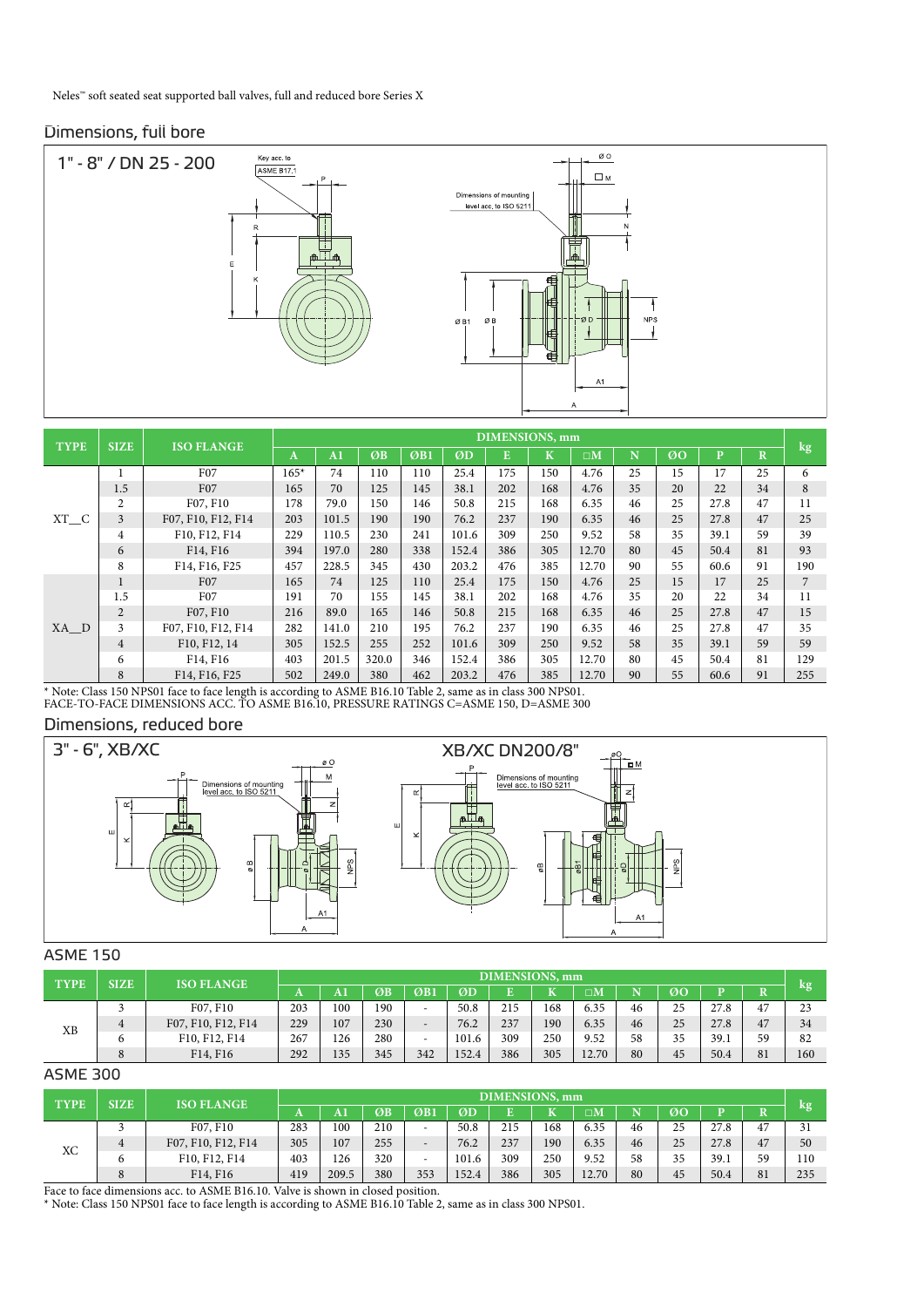

|              |      | <b>DIMENSIONS</b> , mm | <b>NPT</b> |                         |             |     |     |
|--------------|------|------------------------|------------|-------------------------|-------------|-----|-----|
| <b>Type</b>  | F    | G                      |            | $\overline{\mathbf{V}}$ | $\mathbf X$ |     | kg  |
| <b>B1C6</b>  | 395  | 270                    | 283        | 36                      | 90          | 1/4 | 4.2 |
| B1C9         | 450  | 315                    | 279        | 43                      | 110         | 1/4 | 9.6 |
| <b>B1C11</b> | 535  | 375                    | 290        | 51                      | 135         | 3/8 | 16  |
| <b>B1C13</b> | 640  | 445                    | 316        | 65                      | 175         | 3/8 | 31  |
| <b>B1C17</b> | 785  | 555                    | 351        | 78                      | 215         | 1/2 | 54  |
| B1C20        | 880  | 590                    | 385        | 97                      | 215         | 1/2 | 73  |
| B1C25        | 1075 | 725                    | 448        | 121                     | 265         | 1/2 | 131 |
| B1C32        | 1370 | 920                    | 525        | 153                     | 395         | 3/4 | 256 |
| <b>B1C40</b> | 1670 | 1150                   | 595        | 194                     | 505         | 3/4 | 446 |
| <b>B1C50</b> | 2060 | 1390                   | 690        | 242                     | 610         | 1   | 830 |

#### B1C actuator B1J/B1JA actuator

| <b>Type</b> |      | <b>DIMENSIONS</b> , mm | <b>NPT</b>              |     |             |     |     |
|-------------|------|------------------------|-------------------------|-----|-------------|-----|-----|
|             | F    | G                      | $\overline{\mathbf{V}}$ |     | $\mathbf X$ |     | kg  |
| B1J/B1JA6   | 485  | 368                    | 273                     | 36  | 110         | 3/8 | 8   |
| B1J/B1JA8   | 560  | 420                    | 279                     | 43  | 135         | 3/8 | 17  |
| B1J/B1JA10  | 650  | 490                    | 290                     | 51  | 175         | 3/8 | 30  |
| B1J/B1JA12  | 800  | 620                    | 316                     | 65  | 215         | 1/2 | 57  |
| B1J/B1JA16  | 990  | 760                    | 351                     | 78  | 265         | 1/2 | 100 |
| B1J/B1JA20  | 1200 | 935                    | 358                     | 97  | 395         | 3/4 | 175 |
| B1J/B1JA25  | 1530 | 1200                   | 448                     | 121 | 505         | 3/4 | 350 |
| B1J/B1JA32  | 1830 | 1410                   | 525                     | 153 | 540         | 1   | 671 |



#### Hand lever LX and LK

| DN  | <b>Handlever</b> |    |     |
|-----|------------------|----|-----|
| 25  | <b>LX180A</b>    | 48 | 180 |
| 40  | LX220A           | 53 | 220 |
| 50  | LK350            | 52 | 350 |
| 80  | LK350            | 52 | 350 |
| 80  | LK450            | 52 | 450 |
| 100 | LK450            | 52 | 450 |



#### M-Series gear operator

| <b>Actuator size</b> | F1  | G1  |     | $\bar{\text{V}}$ | z   | kg,  |
|----------------------|-----|-----|-----|------------------|-----|------|
| M <sub>07</sub>      | 235 | 184 | 65  | 52               | 160 | 3.8  |
| M10                  | 238 | 187 | 65  | 52               | 200 | 4.4  |
| M12                  | 307 | 238 | 88  | 71               | 315 | 10.1 |
| M14                  | 385 | 285 | 93  | 86               | 400 | 18.2 |
| M15                  | 456 | 346 | 102 | 105              | 500 | 26.2 |
| M16                  | 530 | 387 | 124 | 130              | 600 | 36.8 |
| M <sub>25</sub>      | 597 | 412 | 160 | 182              | 600 | 60.8 |

\*) See K and øB1 dimension from tables on page 6.